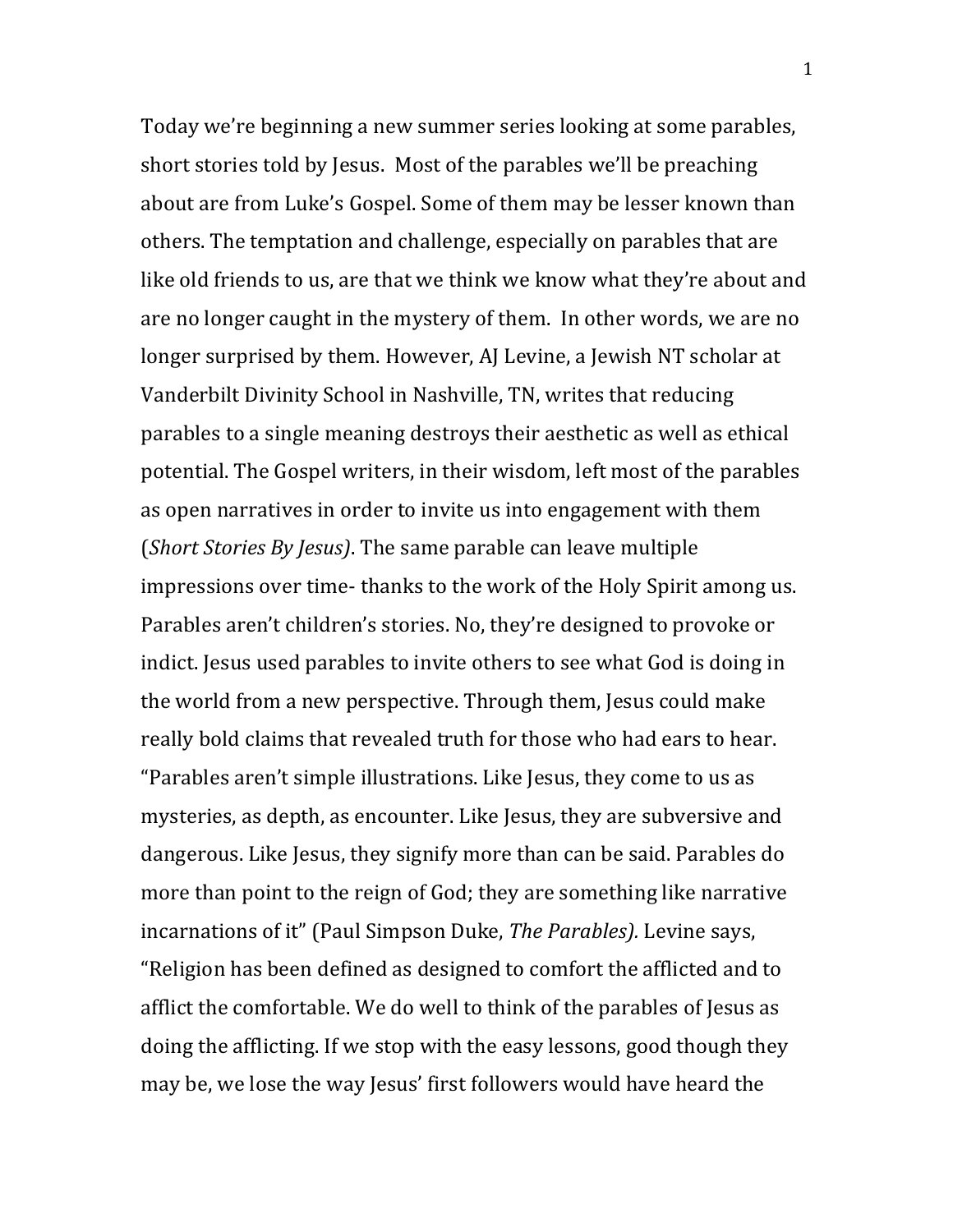parables, and we lose the genius of Jesus' teaching. We might be better off thinking less about what they 'mean' and more about what they can 'do': remind, provoke, refine, confront, disturb..." (pp. 3-4). Having said all of that, today we begin with the familiar to many parable of the Good Samaritan. But first there's an old saying in biblical studies: "a text without a context is just a pretext for making it say anything one wants" (Levine). As I often say the more we know about the original context of a selection of scripture, the richer our understanding and appreciation becomes so let's take a look.

This much loved parable is by no means simple. It requires five characters plus a gang of robbers. It's a story within another a story involving a conversation between Jesus and a certain lawyer. One scholar writes, "There is no other parable in the Jesus tradition that carries a comparable punch" (Robert Funk, Duke). "Just prior to the lawyer's appearance, Jesus has spoken of the great reversal-outsiders turned to insiders and vice versa. Hearing the exuberant report of the seventy, just returned from their mission, he thanks God: 'because you have hidden these things from the wise and the intelligent and have revealed them to infants"  $(10:21)$ . And then look who stands up at the beginning of today's story, a lawyer, more than likely representing one of 'the wise and intelligent.' Location matters. The road from Jerusalem to Jericho had quite the reputation. It was a wild and scary road with lots of switchbacks- a hilly and often dangerous 17 or 18 miles' stretch of road. Two more things to make note of before we read today's parable: 1) The Traveler- the one beat up- is more than likely a Jew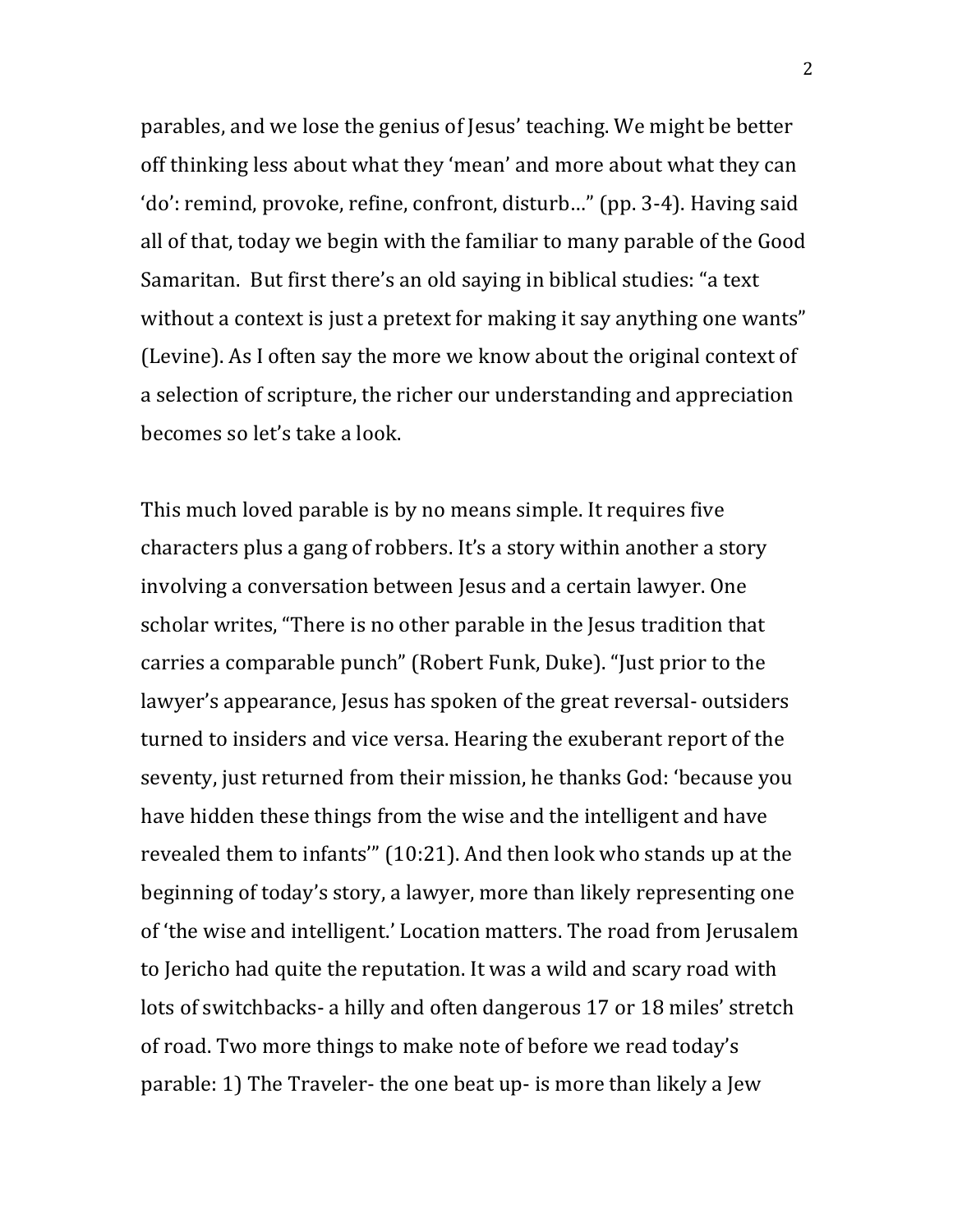(though we aren't told; it is assumed). Scholars think he is a Jew because Jesus is talking to a Jewish audience. 2) Jews and Samaritans have had a history of disdain for one another. Yes, the "enmity between the lews and the Samaritans was ancient, entrenched, and bitter. The two groups disagreed about everything that mattered: how to honor God, how to interpret the Scriptures, and how and where to worship. They practiced their faith in separate temples, read different versions of the Torah, and avoided social contact with each other whenever possible. Truth be told, they hated each other's guts" (Debie Thomas, journeywithjesus.net). Having said all of that, before reading today's parable, let us go to God in prayer. **PRAY. As you listen to God's word,** remember, when we turn to Jesus' parables, we do well to hear them as the people in the first century first heard them. **READ Luke 10:25-37.** 

As a preacher's kid, I knew that the answer to most children's sermons was Jesus. I also knew the parable of the Good Samaritan and was taught to follow Jesus' lesson here to be charitable and kind like the Good Samaritan. Go and do what he did. That's all good but I always wondered if there was more and why a Samaritan? I didn't hear this parable as a challenge or an affliction. According to Jewish NT Scholar AJ Levine, if we hear a parable and we think, 'isn't that nice and lovely?,' then we aren't hearing it through the ears of the first century Jews. What would Jesus' original audience have made of this parable? Would they have agreed with it? Again, parables are meant to provoke. "Surely there is nothing wrong with interpreting the Good Samaritan parable as a 'go and do likewise' story. After all, we are called to be imitators of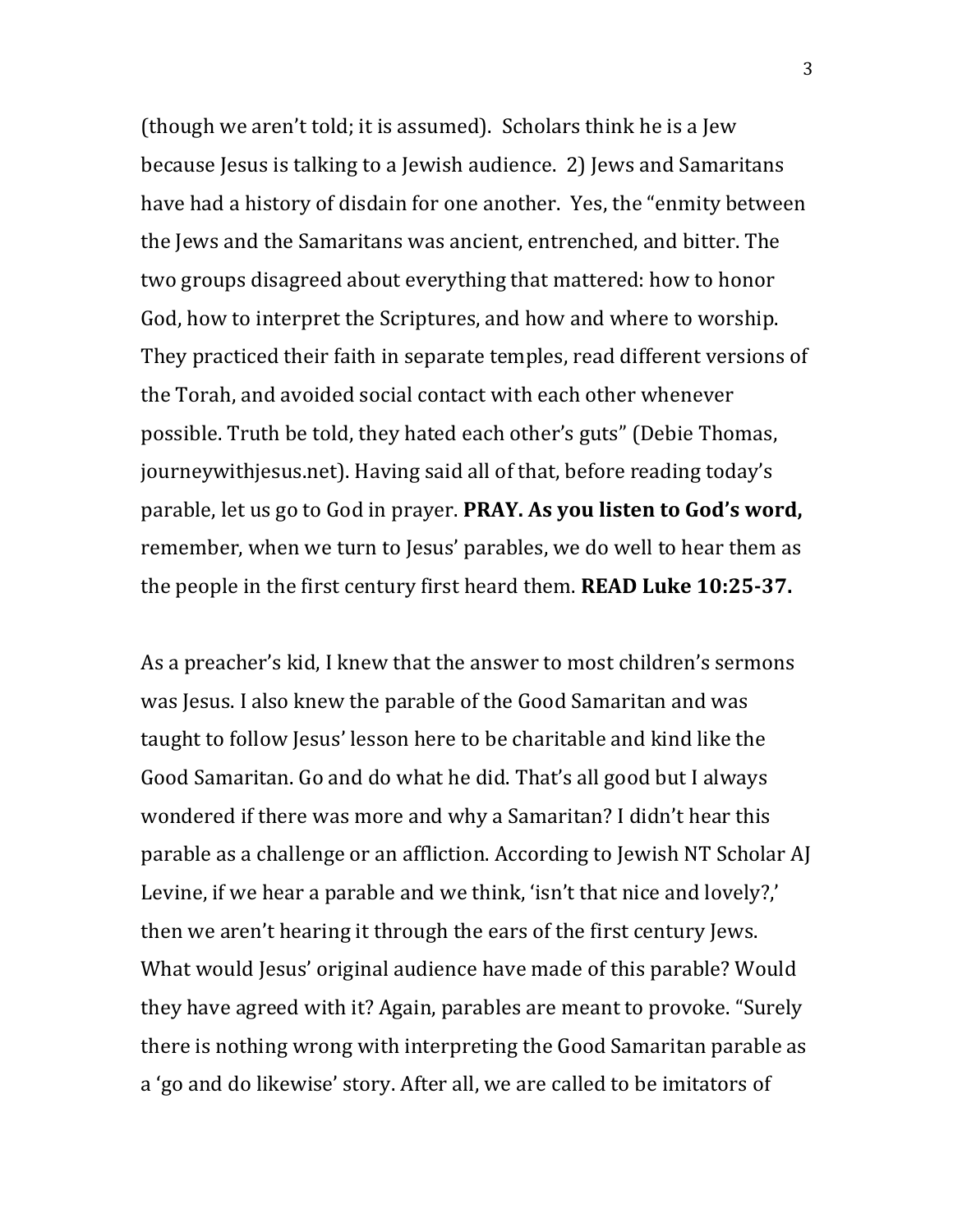Christ. The Good Samaritan offers a beautiful example to follow, and we would do well to pay attention" (Thomas). Afterall, we've named hospitals, civic organizations, nursing homes, non-profits, etc. after the "Samaritan." We even have a Good Samaritan law that legally protects people who stop to help a stranger in need. But is this really all? Or did Jesus have something more provocative in mind (Thomas)?

Perhaps we should take another look at the larger story surrounding the parable. A lawyer approaches Jesus asking, "What must I do to inherit eternal life?" Some scholars believe him to be testing Jesus with this question, as it isn't answerable because one cannot do anything to earn eternal life. It is a gift from God. I have to say that I appreciate his bold question. And in true Jesus fashion, Jesus doesn't answer the question directly. He turns it back on his would-be-student: "What is written in the Law? How do you read it?" The lawyer gives an A+ answer. "Love God with everything you got and love your neighbor as yourself." Of course this is taken directly from Deuteronomy and Leviticus. Jesus acknowledges that this guy could've been a preacher's kid knowing the right answer and encourages him to do the next step- "Do this, and you will live." But the lawyer comes back with a really important, clarifying question" "Who is my neighbor?" Many scholars believe that what the lawyer is really asking is "Who is not my neighbor?" How much love are we talking here, Jesus? Can you be more specific? I mean, there are lines, aren't there? He wants to justify himself in case what he is challenged to do is beyond his capacity. Of course Jesus doesn't take the bait and hurls a parable at the lawyer.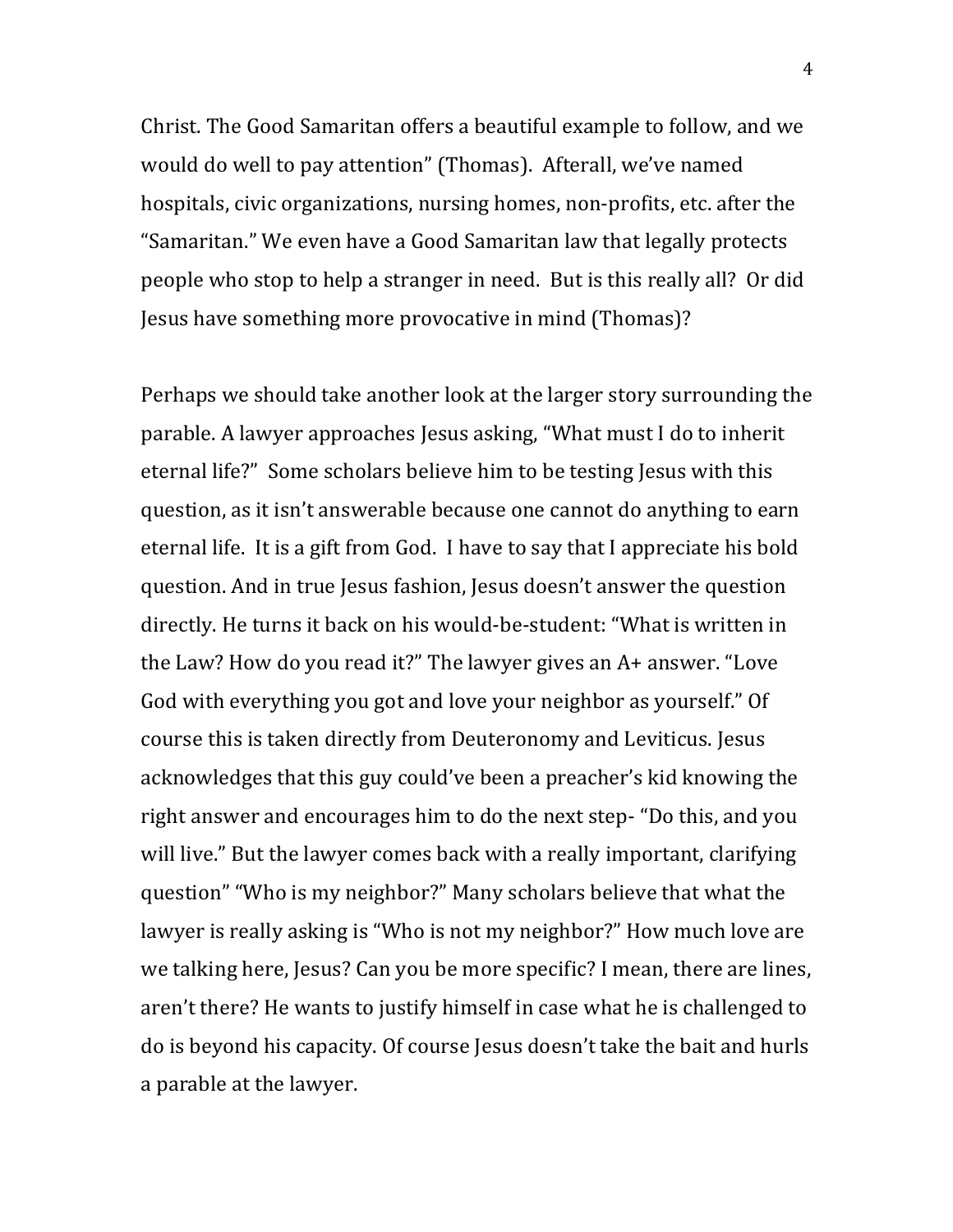I'm not going to repeat the parable nor am I going to spend time going through possible reasons why the priest or levite didn't stop to help the half dead man in the ditch. But I do wonder why Jesus brought up the priest or the levite. I don't believe them to be symbols of what is wrong with the law or with Judaism, as many have claimed, but simply a failure to do what needs to be done. So then why did Jesus speak explicitly of a priest and a Levite? "The duo anticipate, in good folkloric fashion, the appearance of a third figure" (Levine). There is this thing called the rule of three. Let's try it. Father, Son, and ? Larry, Moe, and ? Among Jesus' Jewish audience the third of the group was obvious: an Israelite. Surprised that the first two didn't follow the law and show compassion, they were ready to hear about the Israelite hero who helped the beaten man. A priest, levite and an Israelite- rule of three. But that is NOT what Jesus said because Jesus is telling a parable and parables never go the way one expects. Jesus told of the hero being a Samaritan, a hated outsider to the Jews. "In modern terms, this would be like going from Larry to Moe to Osama bin Laden" (Levine). There was no "good" regarding Samaritans at least not in a Jewish person's mind. Notice that Jesus doesn't call the Samaritan "good." That is an adjective that has been adopted along the way. Notice also that the lawyer cannot even say the name "Samaritan" when Jesus asks him who out of the three was a neighbor to the man in the ditch. He answers, "The one who showed him mercy." Jesus was radical and risky and stunned his Jewish listeners with parables. "He was saying your neighbor is the one who scandalizes you with compassion. Your neighbor is the one who upends all your entrenched categories and shocks you with a fresh face of God. Jesus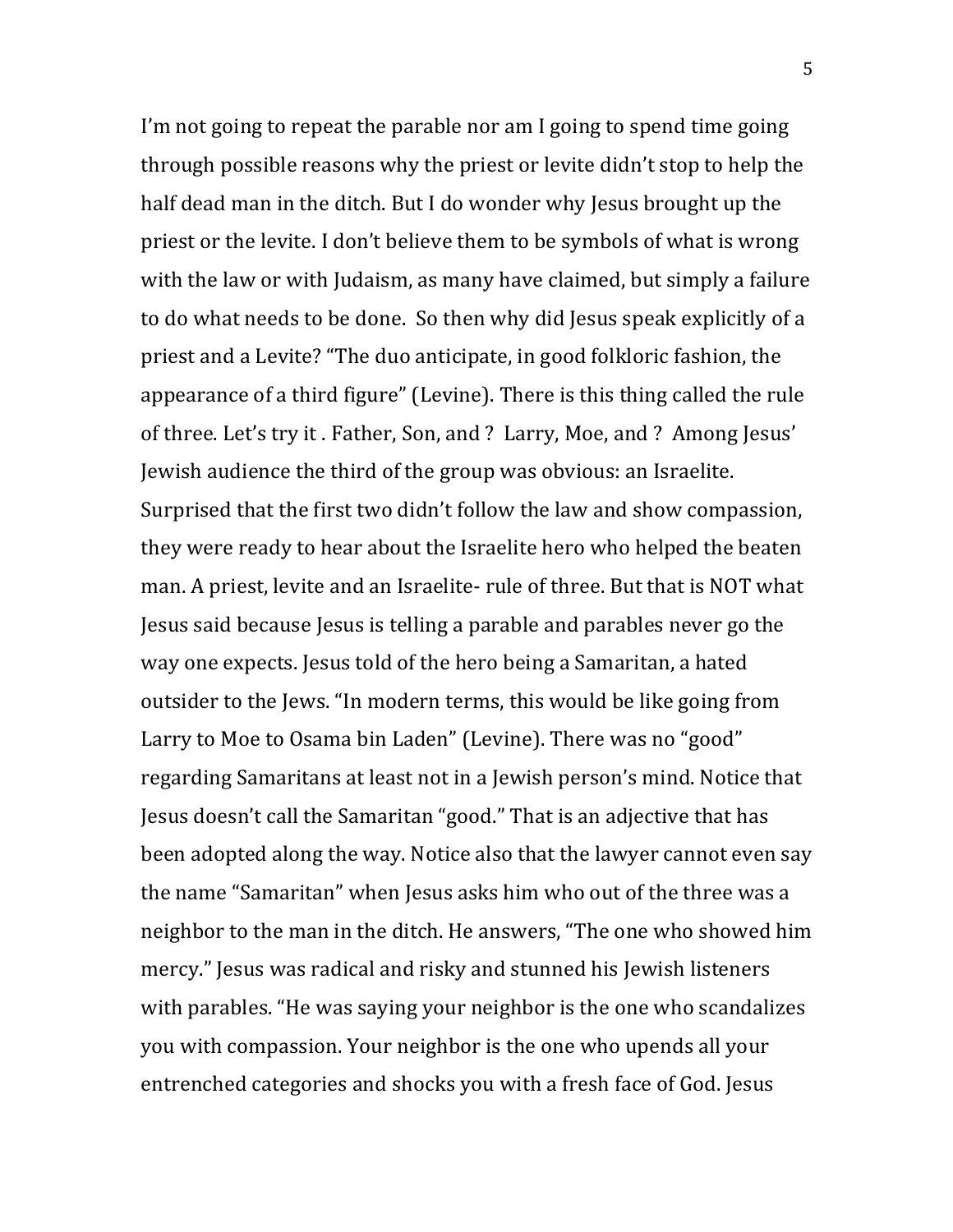was asking them to dream of a different kind of kingdom. He was inviting them to consider the possibility that a person might add up to more than the sum of her political, racial, cultural, and economic identities. He was calling them to put aside the history they knew, and the prejudices they nursed. He was asking them to leave room for divine and world-altering surprises" (Thomas).

Something to think about. What if this is another reversal story? What if the story changes depending on where we locate ourselves within the story? Growing up, I was taught to see myself as the Samaritan in the story and to go and do likewise. But if we too easily and comfortably identify with the Samaritan, we might be missing the point. What if we aren't the Samaritan? What if we are the person left for dead in the ditch? How does that change our perspective? What if we are the one with no identity left naked, beaten and in desperate, life-saving need. "Maybe we have to occupy his place in the story first- maybe we have to become the broken one, grateful to anyone at all who will show us mercy- before we can feel the unbounded compassion and mercy of the Samaritan. Why? Because when you're lying bloody in a ditch, what matters is not whose help you'd prefer, whose way of practicing Christianity you like best, whose politics you agree with. What matters is whether or not anyone will stop to show you mercy before you die" (Thomas). Can we finally agree that it is better to acknowledge the humanity and the potential to do good in the enemy, rather than to choose death? Will we care for our enemies, who are also our neighbors" (Levine)? Jesus tells us we must. Here he invites his original